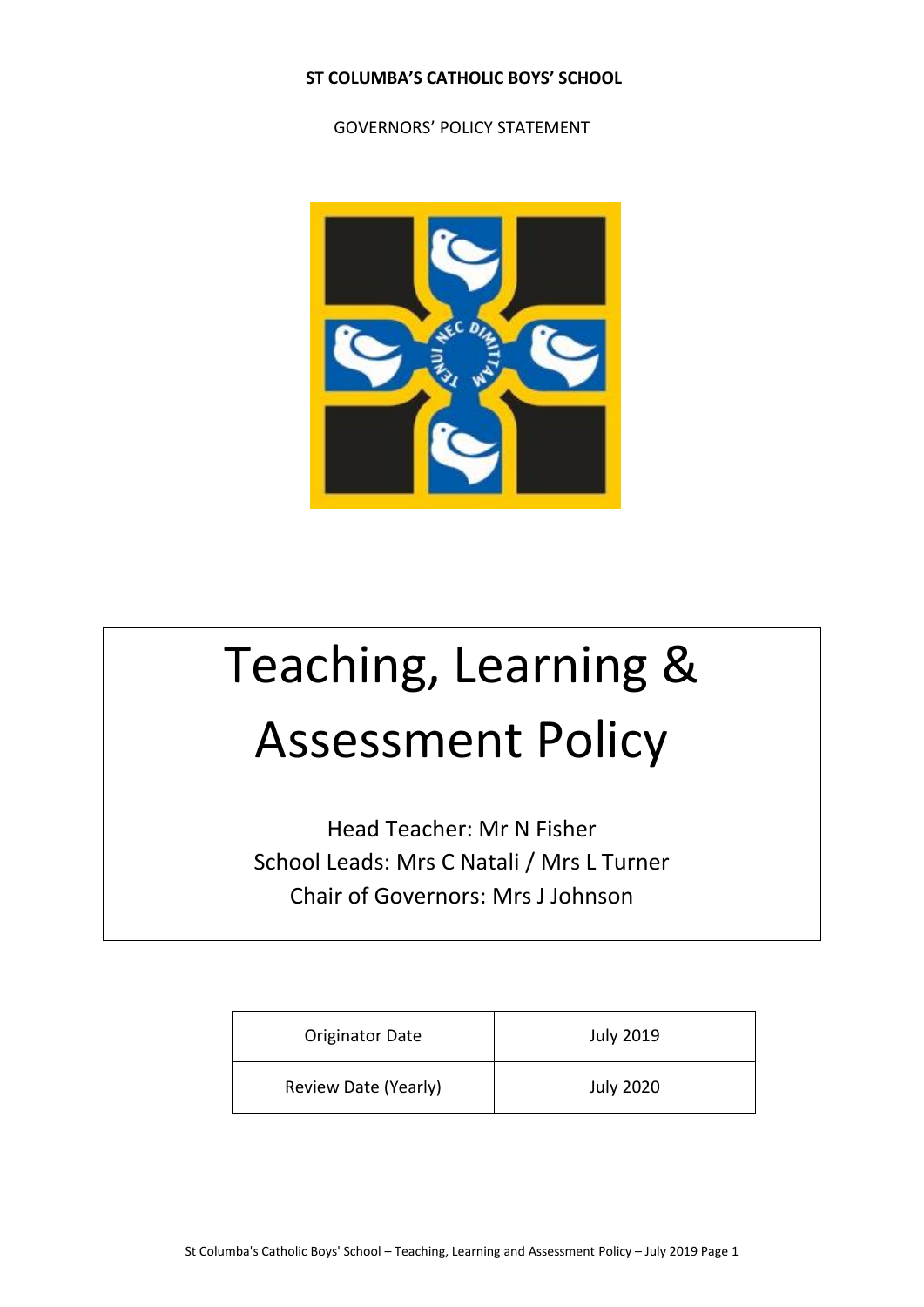This policy has been reviewed and amended to take into consideration staff well-being.

St Columba's Catholic Boys' School is a high achieving school. Our success derives from the high quality teaching, support from non-teaching staff and the importance placed by the school on teaching, learning and achievement.

The policy for teaching and learning was devised by the school community for the school community. This is reflected in the school's vision statement, which highlights that every member is valued for the contribution they make;

*Our school is an inclusive place of learning that celebrates and welcomes diversity. Every member of our community is a unique and special creation of God and is known, cared for and valued for the contribution they make. Every student is challenged and supported to achieve his best.*

Feedback from teachers, students, support staff and governors was reviewed alongside extensive educational research to ensure the policy would challenge and support every student to achieve their best.

Our policy is based on a clear model, linking together the outcomes of assessment, with planning and teaching.



The policy sets out the expectations of teaching and learning at St Columba's whilst encompassing the minimum expectations as stated in the Teachers' Standards (see Appendix 1). It is important that our approach to teaching and learning is consistent so that *all* students can achieve their very best.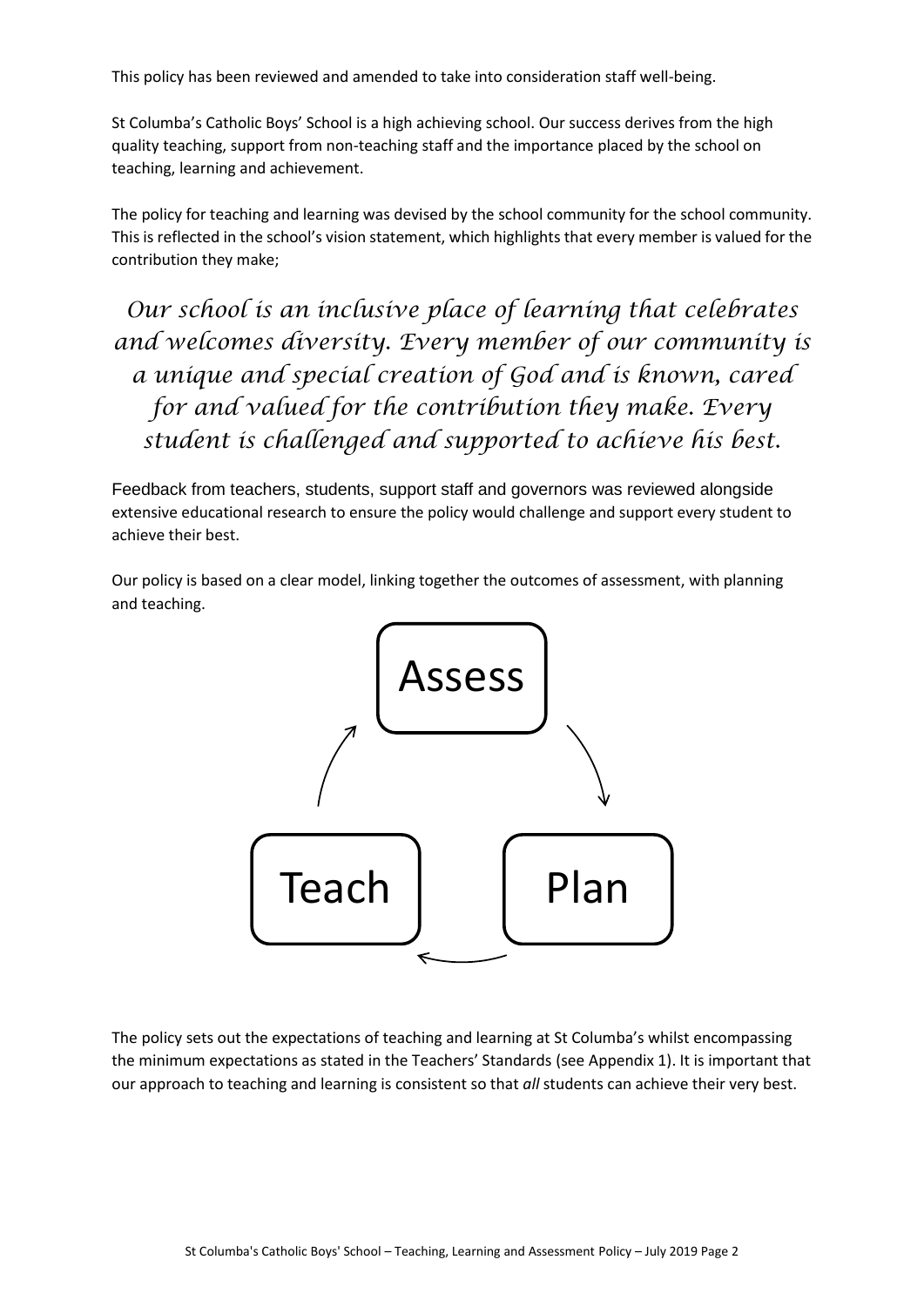## **1. ASSESSING**



Assessment takes on many forms. Formative assessment is designed to help a student learn by restructuring their understanding/skills. It helps learners by giving feedback at an early stage that can influence the future learning process e.g. marking, questioning, and verbal feedback

Summative assessment summarises what a learner has learnt at a particular point in time. It contributes to grades and gauges the student's ability to meet specified learning outcomes.

#### 1.1 **Summative assessment**

- 1. Termly Test graded 1-9
	- a. In line with GCSE distribution curve (STC enhanced) Grade 9 (3%); Grade 8 (7%); Grade 7 (10%); Grade 6 (15%); Grade 5 (20%); Grade 4 (20%); Grade 3 (15%); Grade 2 (5%); Grade 1 (5%); and Grade U (0%)
	- b. So at KS3 if you get an 8 you are on track for a GCSE 8
	- c. A Year 9 grade 8 would more challenging than a Year 8 or Year 7 grade 8
- 2. Grades are submitted by 9:00 am on the penultimate Friday of each term.
- 3. Data is collated and shared by the end of each term.
- 4. Report home shows
	- a. Grade for each subject per term (showing all for each subject over time to show progress)
	- b. A2L grade for each subject per term (showing all for each subject over time to show progress)
- 5. Posters are published celebrating success showing A2L grades 1 & 2
- 6. Targets are set using FFT20
- 7. Mock Exams
	- a. Year 10 after Year 11 GCSEs in June
	- b. Year 11 November/December & February (optional)
- 8. Parent's evenings Spring Term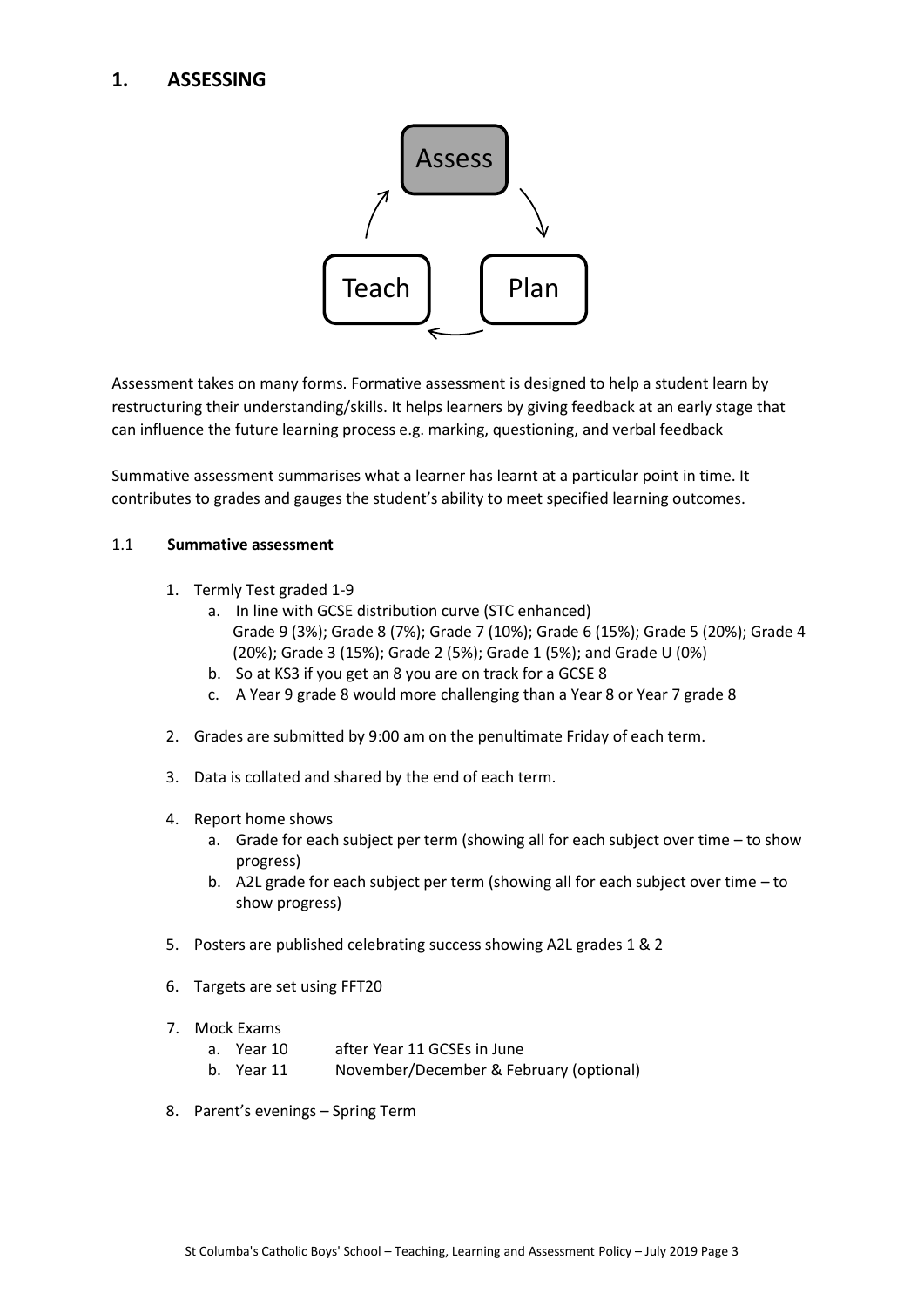#### 1.2 **Assessment for Learning**

Assessment for learning is the process of seeking and interpreting evidence for use by learners and their teachers to decide where the learners are in their learning, where they need to go and how best to get there

Assessment for learning strategies are useful to assess the progress students are making and to identify misconceptions.

Examples:

- Traffic light cards: To show understanding of a concept so far;
	- $\rightarrow$  **Green** = I got it
	- $\rightarrow$  **Amber** = still unsure; and
	- $\rightarrow$  **Red** = haven't got a clue!
- Exit cards/passes: Students answer a question about the lesson or write down what they are unsure of and these can used to inform planning, create groups for the next lesson, etc.
- Mini whiteboards: A Quick way for quizzes, recall and reviews to see who understands and who does not
- Low stakes assessments, e.g. MCQ, 10QQ, etc.

#### 1.3 **Feedback**

Constructive feedback will help students make significant and sustained gains in their learning.

Where a subject uses exercise books and/or files, chosen tasks or units will be marked using Whole Class Feedback.

Staff will review exercise books and/or assessments, then provide feedback during a dedicated Reflection Time session.

The feedback will encompass areas such as:

- What went well
- Areas of concern
- Common misconceptions
- Spelling, Punctuation and Grammar
- Presentation
- students to be praised

During the session, students will be given Reflection Time tasks to consolidate, develop or extend their learning. Tasks completed during the Reflection Time session will be identified in exercise books by a surrounding highlighted box.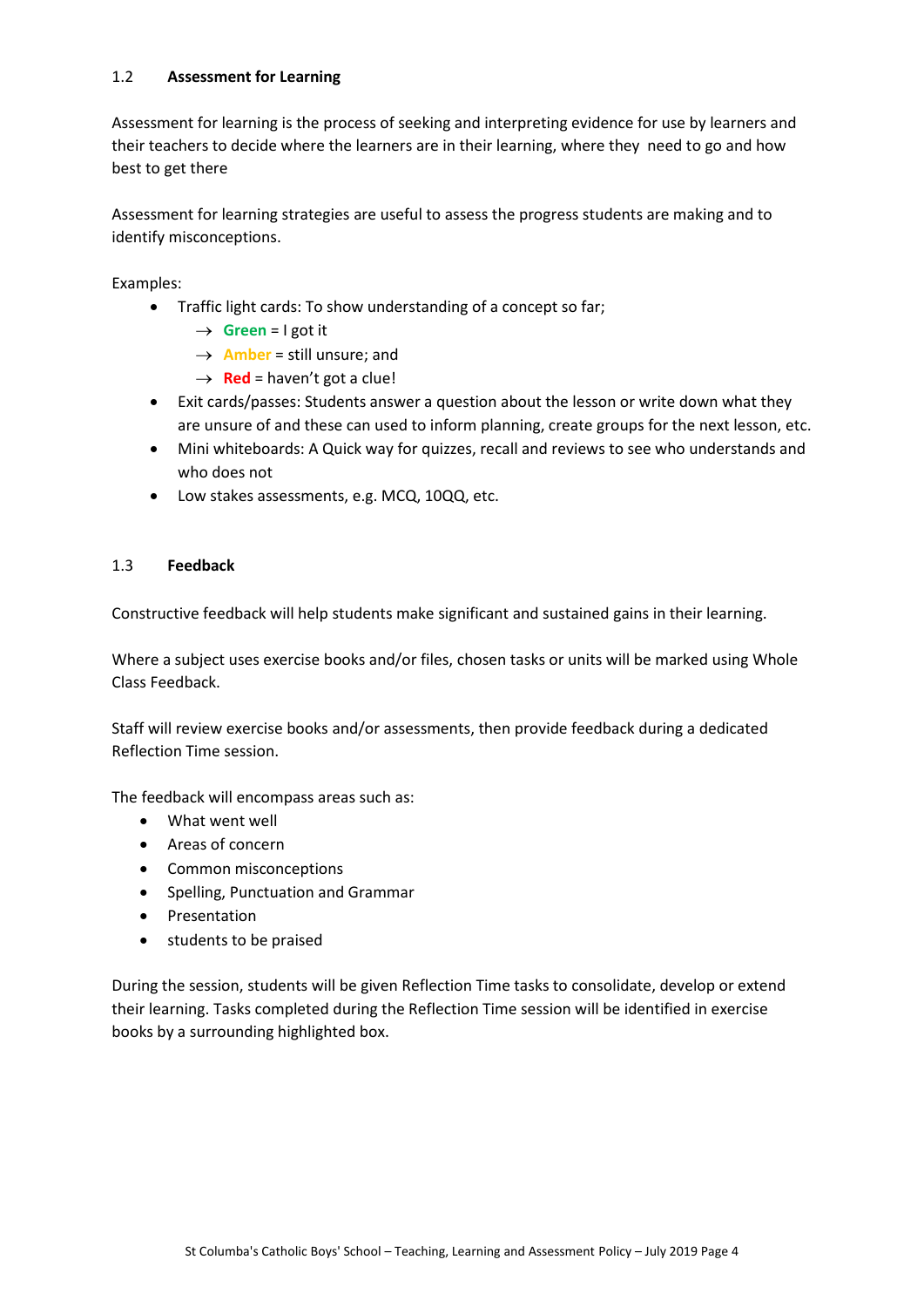#### 1.4 **Verbal Feedback**

Frequent, instant and often corrective feedback is the most valuable feedback a teacher can give to the student. This may be directed towards an individual, or the class teacher may find it necessary, in their professional judgement, to offer instant verbal feedback to the whole class if wider misconceptions are seen.

#### 1.5 **Live Marking**

Teachers may provide written feedback in exercise books during lessons in the form of live marking. In some subjects, answers and/or solutions will also be given frequently by the class teacher (either orally or visually, and sometimes found in text books to be used directly by the student). Class teachers may ask students to mark their own work, or that of their peers.

All feedback allows the student to reflect on their own learning at every stage of the learning sequence. Teachers may, if they choose, use additional code marking (inc. literacy codes – see Appendix 2 for examples) to highlight specific areas of feedback, e.g. P.O.W for presentation, double tick for an excellent piece, etc.

#### 1.6 **Peer & self-assessment**

The aim of peer and self-assessment is to enable students to be actively involved in the assessment process and give them ownership of their learning.

Students could, for example, be encouraged to write WWW / EBI when assessing their own work or their peers' work.

| Colour of pen        | What is it for?                                                                |
|----------------------|--------------------------------------------------------------------------------|
| <b>Black</b>         | Everyday pen needed for class work, homework and<br>written assessments        |
| Purple               | Used by teacher                                                                |
| Any other colour pen | Peer assessment, self-assessment, reflection tasks                             |
| (Yellow) Highlighter | Used to distinguish Reflection Time tasks from other<br>classwork and homework |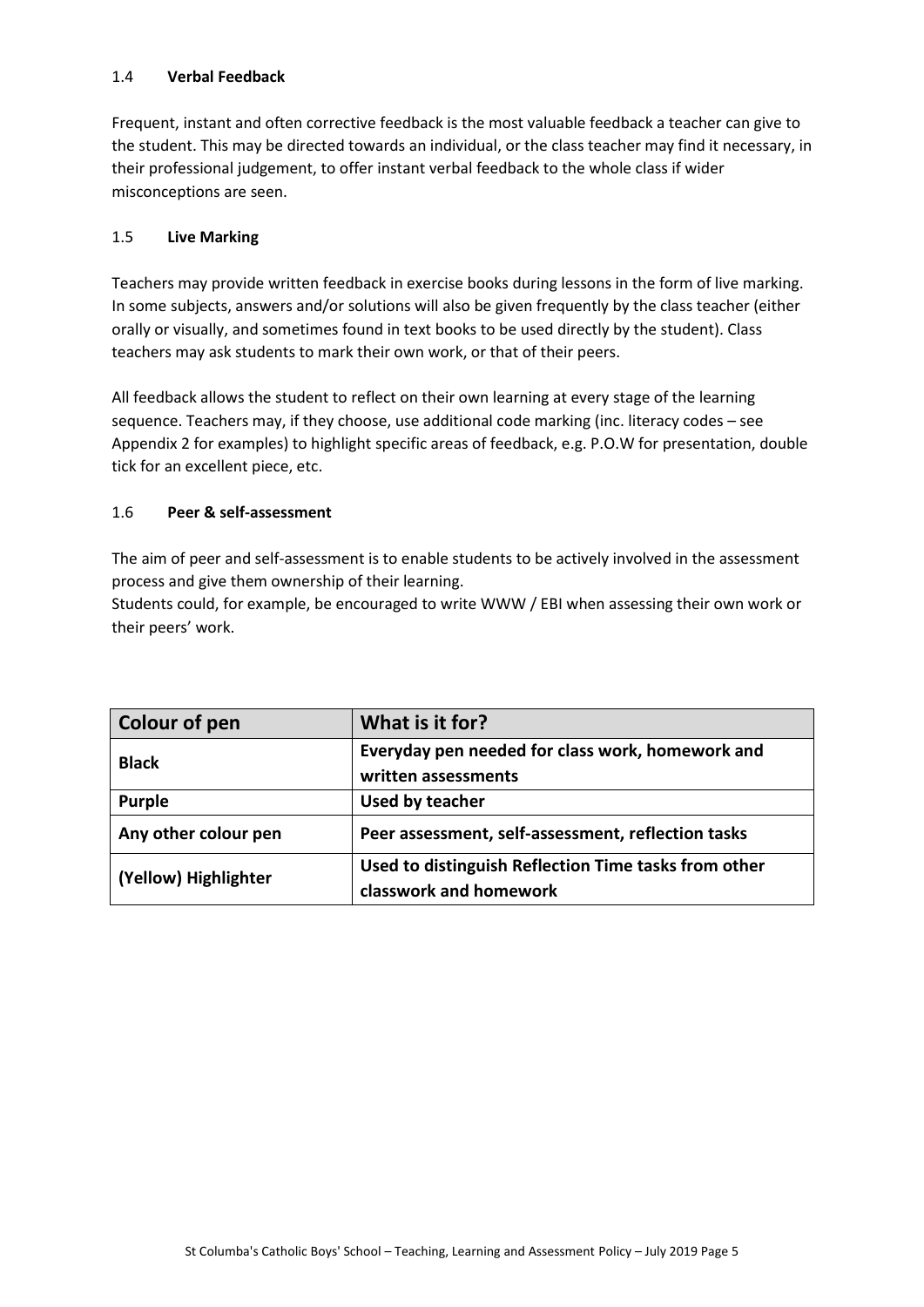# **2. PLANNING**



All lessons should be planned following the department's Scheme of Learning. Outcomes of formative and summative assessment should be used to help plan the lessons to ensure that the needs of all students are met.

#### 2.1 **Curriculum**

All departments should have a Scheme of Learning (SoL) that is linked to the National Curriculum which allows all students to make progress. SoL should be updated on a regular basis in response to end of term assessments / GCSE results.

#### 2.2 **Homework**

To support students learning, homework will be set in accordance with the homework guidance (See Appendix 3).

Homework tasks should be planned and where appropriate, set at the start of the lesson.

Students like to be set a variety of homework tasks, including;

- Questions
- Research
- Online homework Doddle, GCSE Pod
- Reading
- Extended writing
- Past papers
- Learning/revision
- Prep preparation for future lessons (reading ahead, learning new skills/ vocabulary)

All homework will be assessed. This can be done in a variety of ways, such as:

- Marked by the teacher
- Peer/self-assessment
- Orally
- By testing

It is the responsibility of the students to record their homework in their planners. Teachers will record all homework details on Sims and check that students have written all details in their planner.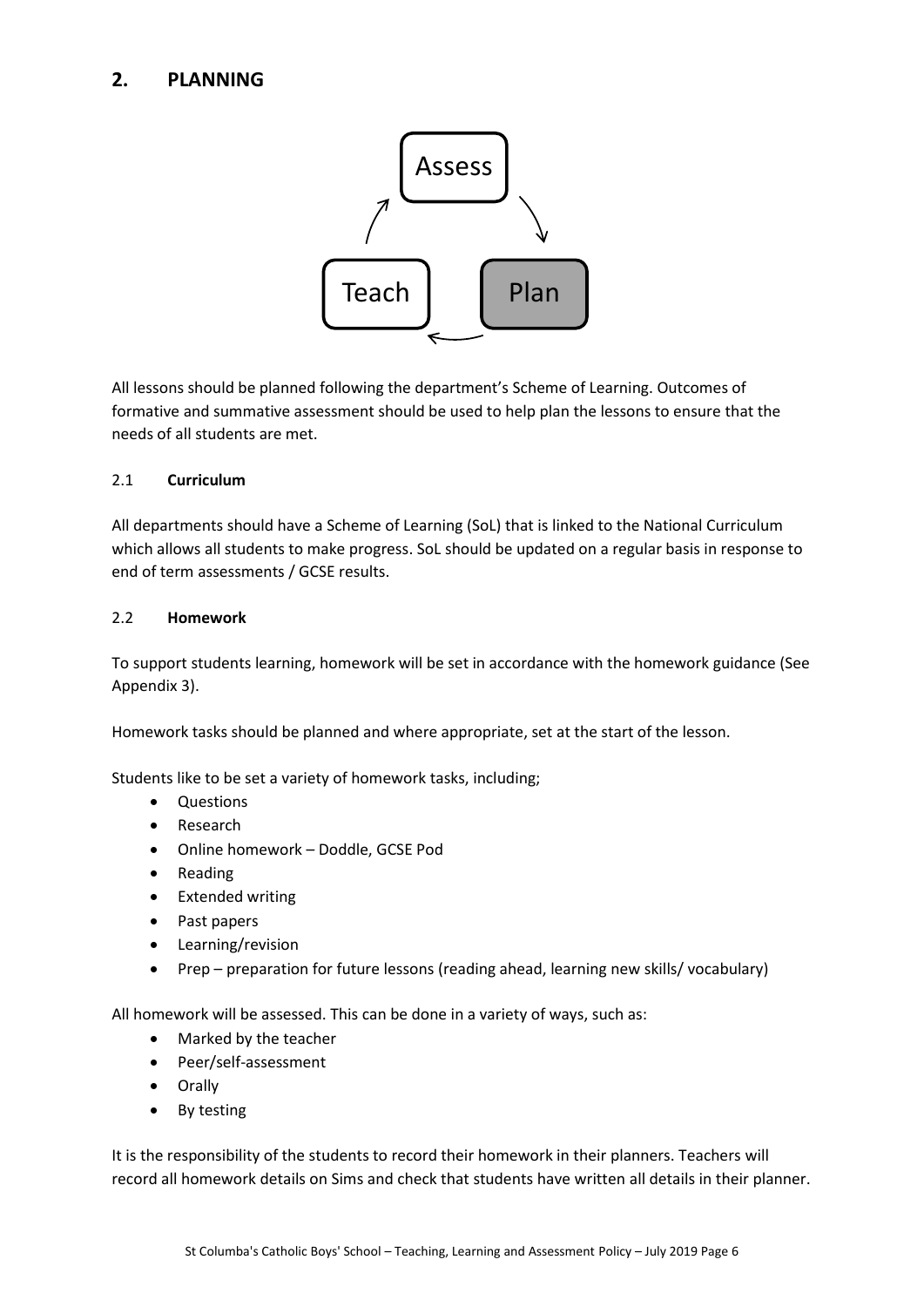Parents can check homework that has been set using SIMS Parent App.

#### 2.3 **Support**

Every student at St Columba's Catholic Boys' School has a right to receive quality first teaching. It is our responsibility to ensure that their educational needs are met.

Ensuring inclusion involves setting suitable differentiated learning challenges, responding to students' diverse learning needs and working to overcome potential barriers to learning and assessment.

#### SEND

Information on students with SEND needs is available on SIMS. This information will be entered in mark books (teacher planner or Idoceo on iPad). Guidance on strategies for students with SEND needs are made available.

Information regarding these students should be indicated on seating plans (found in blue folder) and be available when lessons are observe.

The SEND department will support staff in meeting the needs of students. This will include providing information, guidance on appropriate teaching strategies and guidance on the adaptation and provision of teaching resources.

#### Teaching Assistants (TAs)

The school will aim to assign TAs to support the teacher in meeting the diverse learning needs of students. In order to meet the legal requirements of students with EHC plans, these students will take priority with regards to the support provided by the TAs.

They will work with teachers both within the classroom environment and outside the classroom at the direction of the teacher.

It is the responsibility of the teacher to provide appropriate guidance to the TA. The teacher is responsible for the planning of learning.

There should be regular communication between teachers and TAs about how teaching can be structured to support student learning.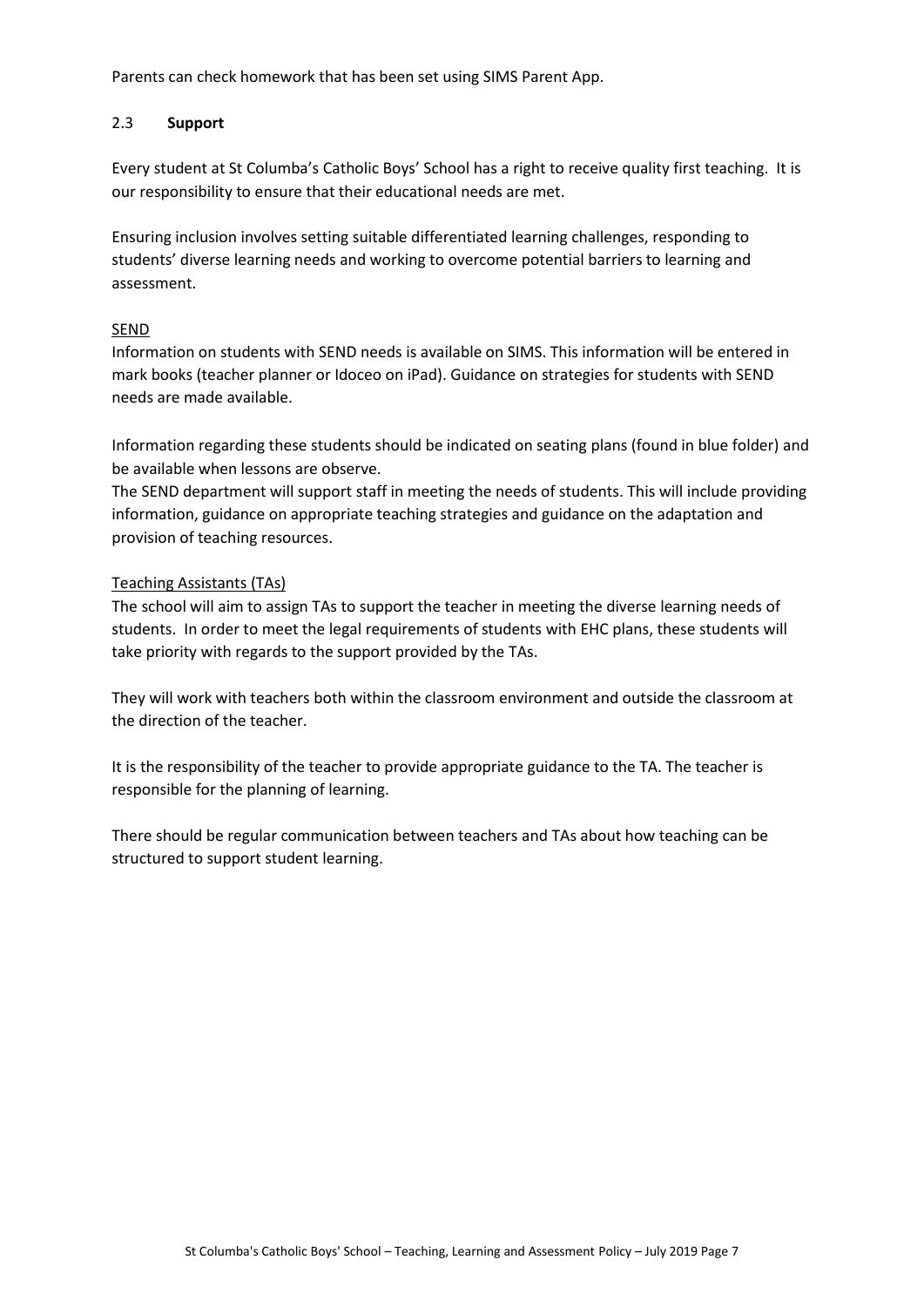#### Higher Level Teaching Assistants (HLTAs)

HLTAs work closely with teachers, complementing their role to help all children develop and make progress. HLTAs can help support teaching and learning in many ways;

- Support students with SEND needs within the department and in specific lessons
- Liaise between the department and the SEND department
- Prepare resources for students, especially those with SEND needs.
- Work with the class teacher (and or HOD) to plan lessons for targeted groups or students who need specific support.
- Teach small groups or students who need specific support.
- Teach a whole group whilst the teacher supports targeted groups or students.

#### 2.4 **Differentiation and Challenge**

All students enter the classroom with different abilities and experiences. Teachers should use all available data and information to plan lessons to meet the needs of all students.

Tasks, resources, instructions and support should be differentiated where necessary to ensure all students are challenged to reach their potential.

#### 2.5 **Growth Mind-set**

Teachers should promote the idea that abilities and intelligence are neither inherent nor fixed, but can be developed through dedication and hard work.

When planning and teaching lessons, teachers should encourage students to;

- Embrace challenges
- Persist in the face of setbacks
- See effort as the path to mastery
- Learn from criticism
- Find inspiration in the success of others

*'… our studies show that teaching people to have a "growth mind-set", which encourages a focus on effort rather than on intelligence or talent, helps make them into high achievers in school and in life.' (Carol Dweck, 2007)* 

# **3. TEACHING**



In line with the Ofsted framework we do not advocate any particular teaching style. The most important factors are that lessons are engaging and students make progress.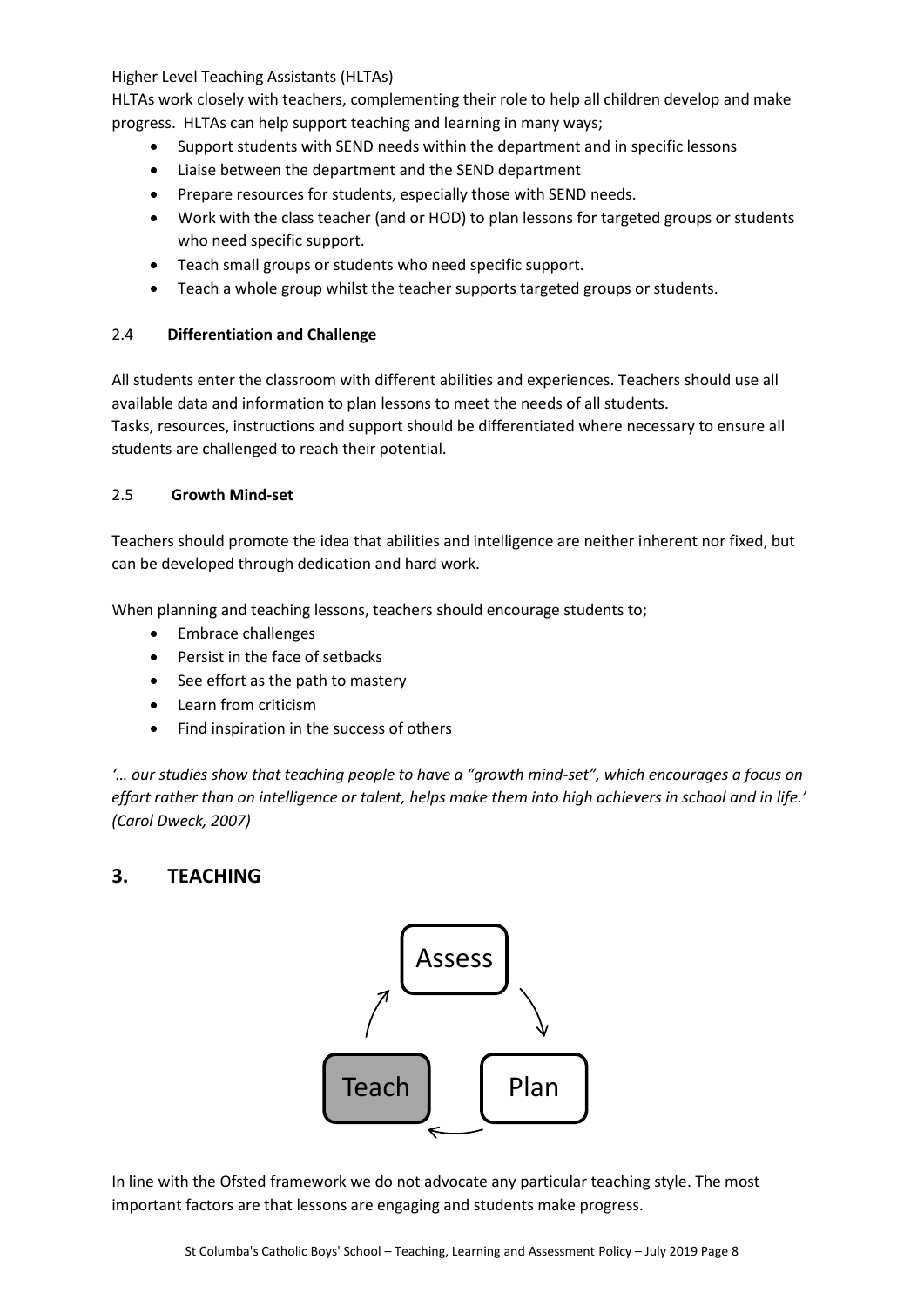Staff, students and parents will work in partnership to promote learning and achievement and to challenge underachievement.

#### 3.1 **Lesson objectives**

If students are to take responsibility for their own learning, they need to know what they are expected to learn and how they can achieve it. Understanding the objectives and the success criteria allows students to engage with the process of learning.

The objectives will be shared and may be revisited throughout the learning sequence.

#### 3.2 **Pedagogy**

Outstanding lessons are difficult to define, but result in high achievement.

A review of 'What makes great teaching' (Coe et al 2014) revealed that pedagogical content knowledge and quality of instruction (including effective questioning) have the strongest impact of student outcomes.

There are no favoured teaching styles and it is no longer essential to have a three part lesson, however research has shown that including the following principles can result in improved student achievement;

- Review previous learning
- Present new material in small steps
- Ask lots of questions
- Provide models for problem solving
- Guide student practice
- Check for student understanding
- Provide scaffolds for difficult tasks
- Monitor independent practice
- Engage students in regular assessment

See Appendix 4 - Barak Rosenshine ten principles of instruction and suggested classroom practices

#### 3.3 **Resources**

A range of resources may be used to encourage learning and to engage students. These may include:

- Mini whiteboards / pens
- Textbooks (hard copies or digital versions)
- Online resources / quizzes used on interactive whiteboard
- Video clips
- iPad (apps, camera)
- Visualisers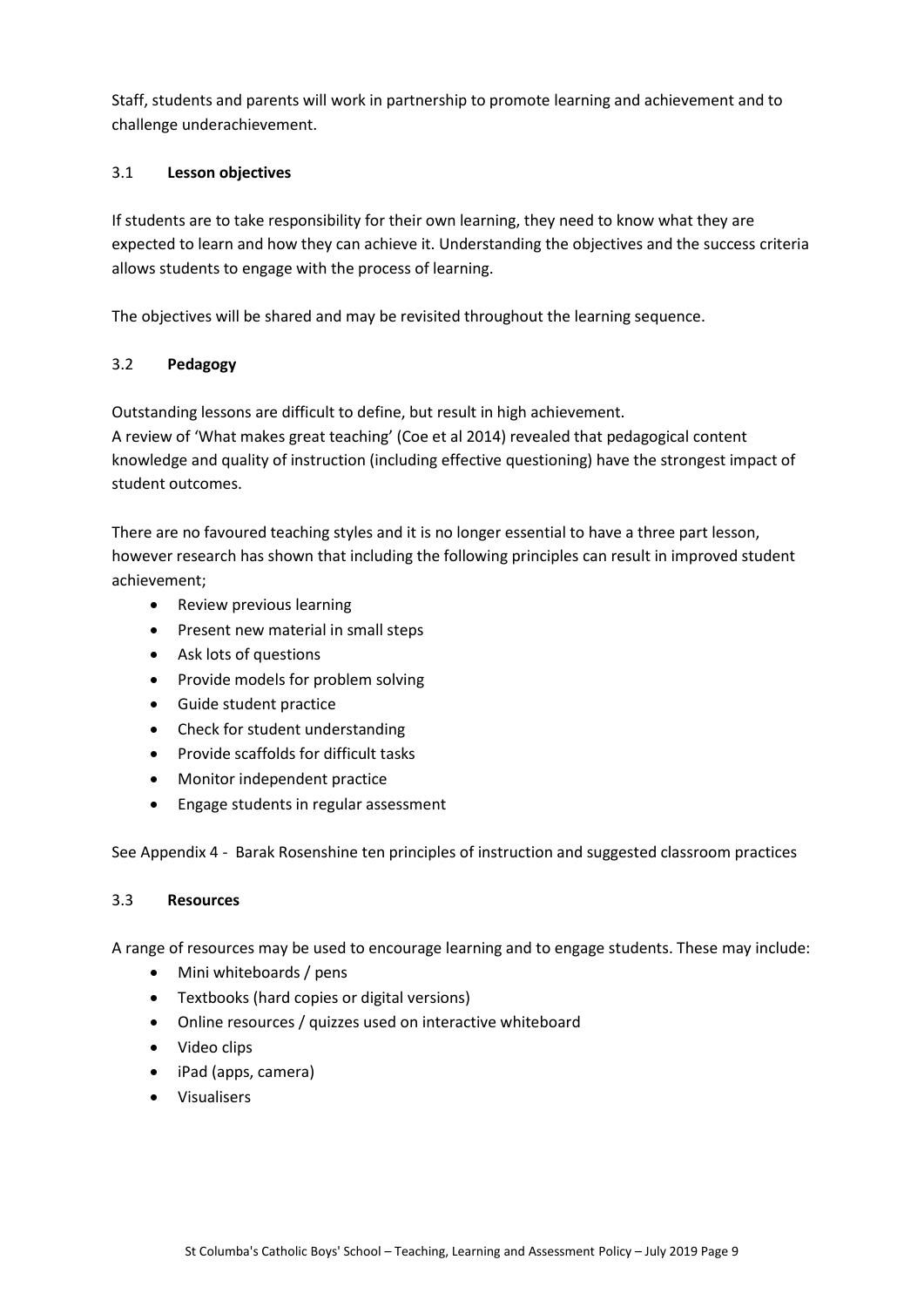#### 3.4 **Presentation of work**

Students must be encouraged to take pride in their work and ensure their work is presented to the highest possible standard at all times.

Students should be referred to the Student's Planner "Presentation and Homework" section when completing homework and classwork (see Appendix 5)

#### 3.5 **Challenging underachievement**

Identifying and challenging underachievement is the responsibility of all staff.

#### **Identification**

- Teachers must familiarise themselves with relevant data as it becomes available on SIMS and 4matrix.
- Relevant data must be shared with students. Students should be aware of their current grades and target grades.
- Teachers must address barriers to learning which may prevent students from achieving, such as disruptive or passive behaviour or lack of confidence
- Teachers must be aware of SEND, EAL, and Disadvantaged needs as well as any social and emotional influences that may affect learning

#### **Challenge**

Subject teachers must:

- Talk to students about their learning in order to establish reasons for any underachievement.
- Put in place intervention strategies to close the gap between current grade and target.

#### Heads of Department must:

- Ensure Schemes of Learning and assessment tasks are appropriate, rigorous and sufficiently challenging. The implementation of Schemes of Learning must be monitored. Schemes of Learning and assessment tasks must be reviewed and amended as appropriate
- Monitor and track the progress of individuals and groups of students against relevant data. Subject Leaders must liaise with Tutors, Head of Years and Line Managers. The use of 4matrix and Sims should allow for easier analysis of different groups of students
- Liaise with students, Heads of Year and Heads of Department and parents regarding actions to tackle underachievement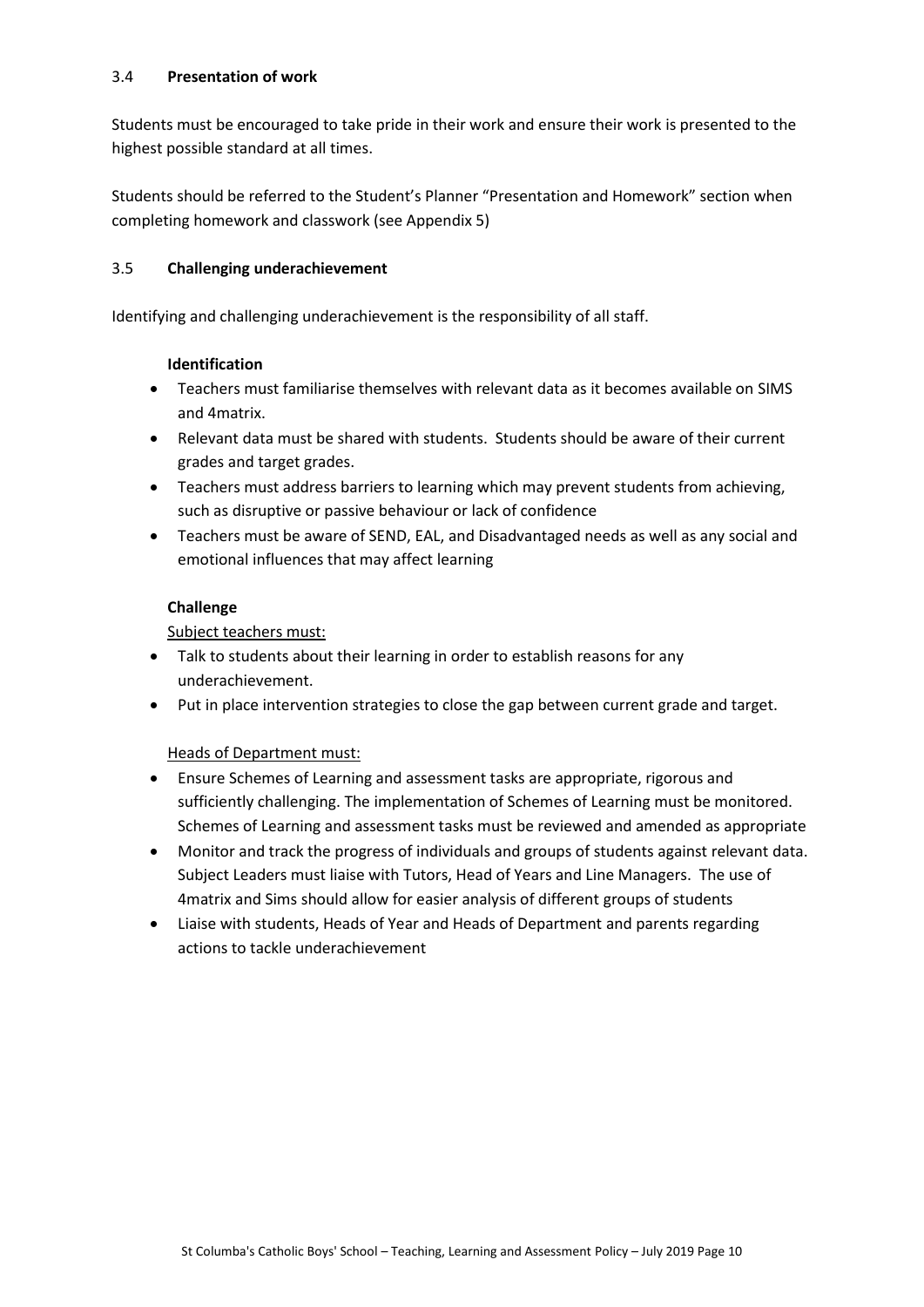#### 3.6 **Behaviour for Learning**

Behaviour for learning focuses on the positive behaviours which will help students understand the skills they need, what the teacher wants them to do and why this will help them to learn, rather than focusing on unwanted behaviours. (See separate BfL policy)

#### **Our Core Strategies**

Students are more likely to engage in learning if staff use a range of strategies and have:

- High personal expectations of every student and make these expectations the focus for learning;
- Apply rules, routines, sanctions and rewards consistently;
- Fairly deploy a range of techniques and strategies to deal with behaviour verbal and nonverbal;
- Use the language of mutual respect;
- Avoid over reaction and confrontation;
- Adopt a positive approach to problem solving group dynamics and individual behaviour can be changed.

#### 3.7 **Learning environment**

- Classrooms will be kept tidy (students will clear and tidy their work area before leaving classrooms)
- Displays should be vibrant and stimulating.

## **4. SUPPORT**

Every member of staff, in whatever role, has a responsibility to support students in their learning.

#### 4.1 **Role of Form Tutor**

The tutor has an integral role in supporting students' learning and personal development. The role of the tutor is focused on teaching and learning. It does not revolve solely around administrative or pastoral tasks

The registration period is part of the school day and should contribute to the teaching and learning process in the school.

- Registration period is a formal occasion and silence should be maintained while the register is taken
- A morning prayer or reflection must be said during the registration period

Form tutors should use the time to;

- Check students have their planner and equipment
- Check to see that homework has been recorded and completed
- Celebrate– merits, good notes, rewards, accomplishments out of school
- Have a learning conversation about progress and any concerns
- Students must be engaged in meaningful activities during tutor time e.g. Right2Read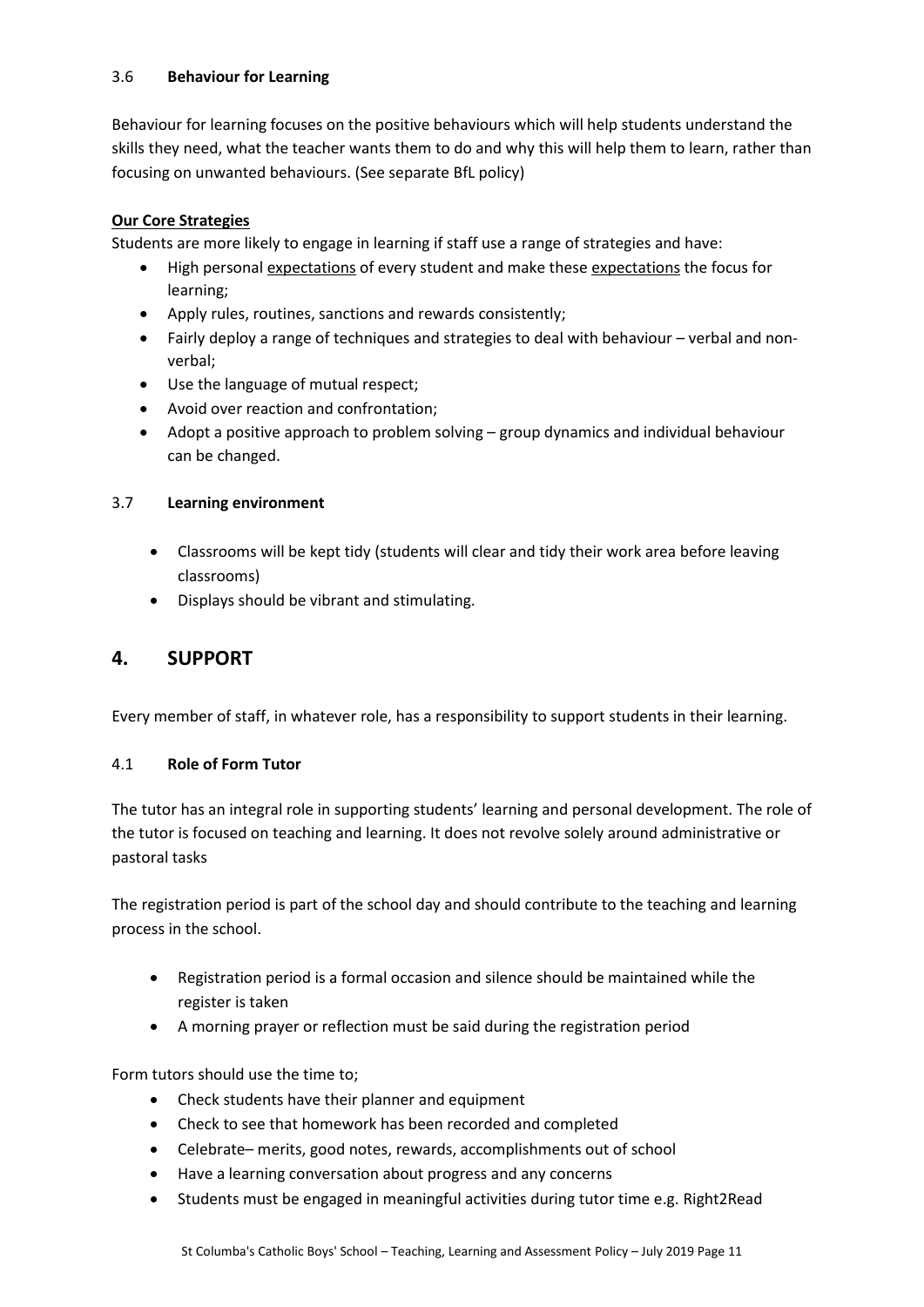#### 4.2 **Head of Department**

- The role of the Head of Department is to manage and monitor the teaching and learning within the curriculum area. To support this Heads of Department should refer to the Head of Department Monitoring Booklet.
- Any concerns from teaching staff with the academic progress of an individual student must be referred and discussed with the appropriate Head of Department
- Heads of Department will support the professional development needs of individual staff members within their curriculum area
- Heads of department will regularly monitor the teaching and learning and meet with line managers to discuss the evidence and outcomes.

#### Monitoring;

- Data trends after all assessments
- Work scrutiny
- Homework monitoring
- **•** Learning walks
- **•** Lesson observations
- **Student voice**

#### 4.3 **Heads of Year**

- i) Heads of Years monitor and support the learning of all students. They work in partnership with Heads of Department, Form Tutors, teaching and support staff. They are available to discuss the academic needs of individual students.
- ii) Teachers may identify students whose academic performance is a cause for concern. Initially, this must be dealt with within the department. Form Tutors and Heads of Year will then liaise with the teacher and interview individual students in an attempt to address the problems. Targets will be set and progress monitored.
- iii) Heads of Year will collect information and monitor individual student progress in a number of ways:
	- Regular analysis of data using 4matrix and SIMS
	- Monitoring reports / round robins teachers will give comments on identified student progress when required by Head of Years or SENCo
	- Report cards completed by the teacher every lesson for identified students
	- Parents will be informed of student progress where appropriate

Heads of Year are responsible for the personal and academic wellbeing of all students within the year group. They work in partnership with parents, form tutors and classroom teachers and others in promoting the school ethos across the year. They are available to discuss the individual needs of any student within their year group.

#### 4.4 **Senior Leadership Team (SLT)**

The SLT is responsible for the overall leadership, management and development of teaching and learning across the school. SLT will meet regularly with HoDs and HoYs to discuss teaching and learning and monitor data to track achievement and challenge underachievement.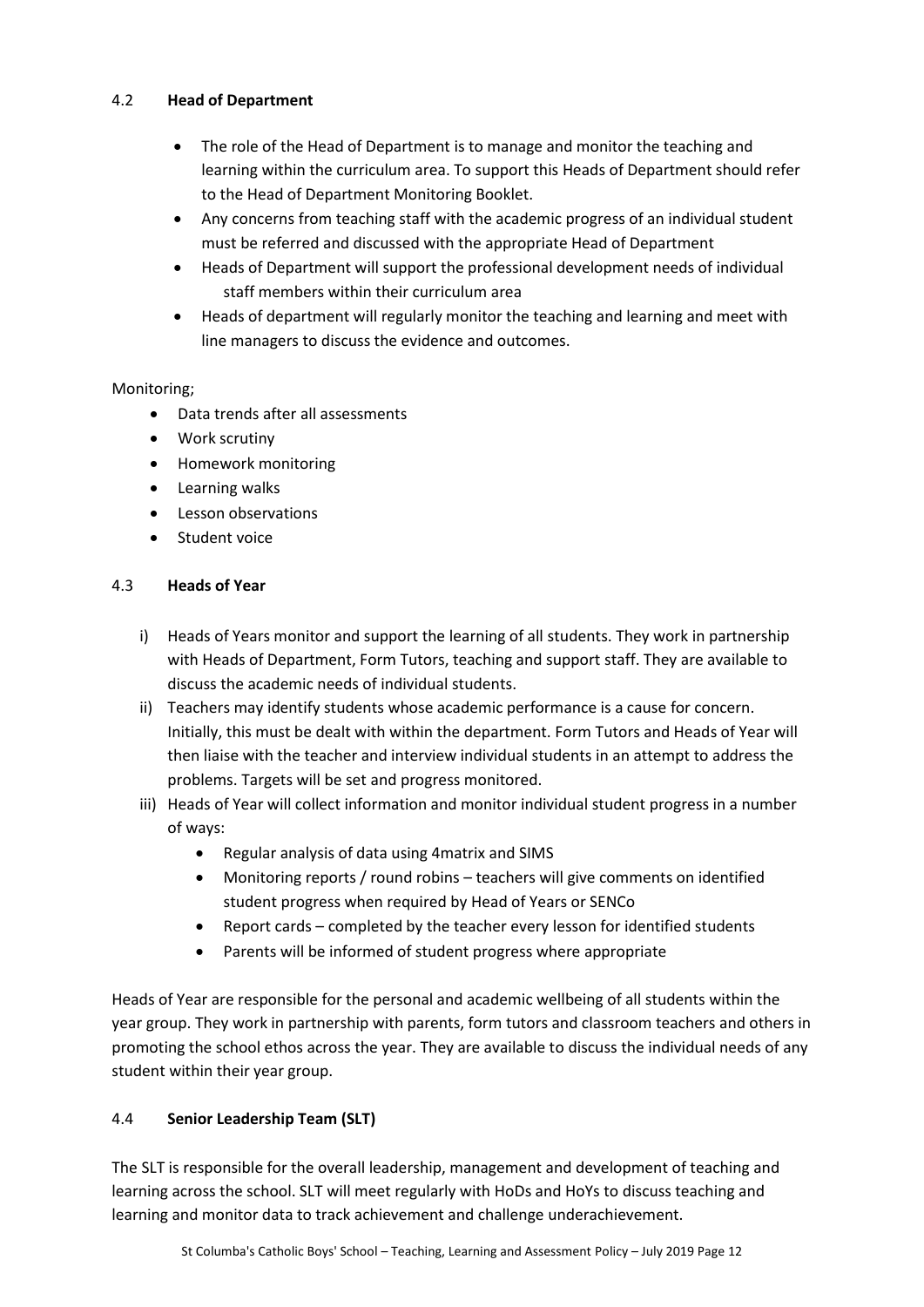#### 4.5 **Academic and Pastoral Boards**

Academic and Pastoral Boards will be held each term to discuss progress, areas of concern, and interventions.

#### 4.6 **Professional development**

All staff must take responsibility for improving teaching through appropriate professional development, responding to advice and feedback from colleagues (Teachers' Standards). Professional development may include:

- Feedback from regular departmental monitoring
- INSET day training
- IN house CPD training
- External courses
- Sharing good practice CTA / SELSA
- STAR lesson self review
- Coaching
- Read latest texts and theories around your subject
- Social media Twitter
- Sharing of teaching and learning good practice
- Department development time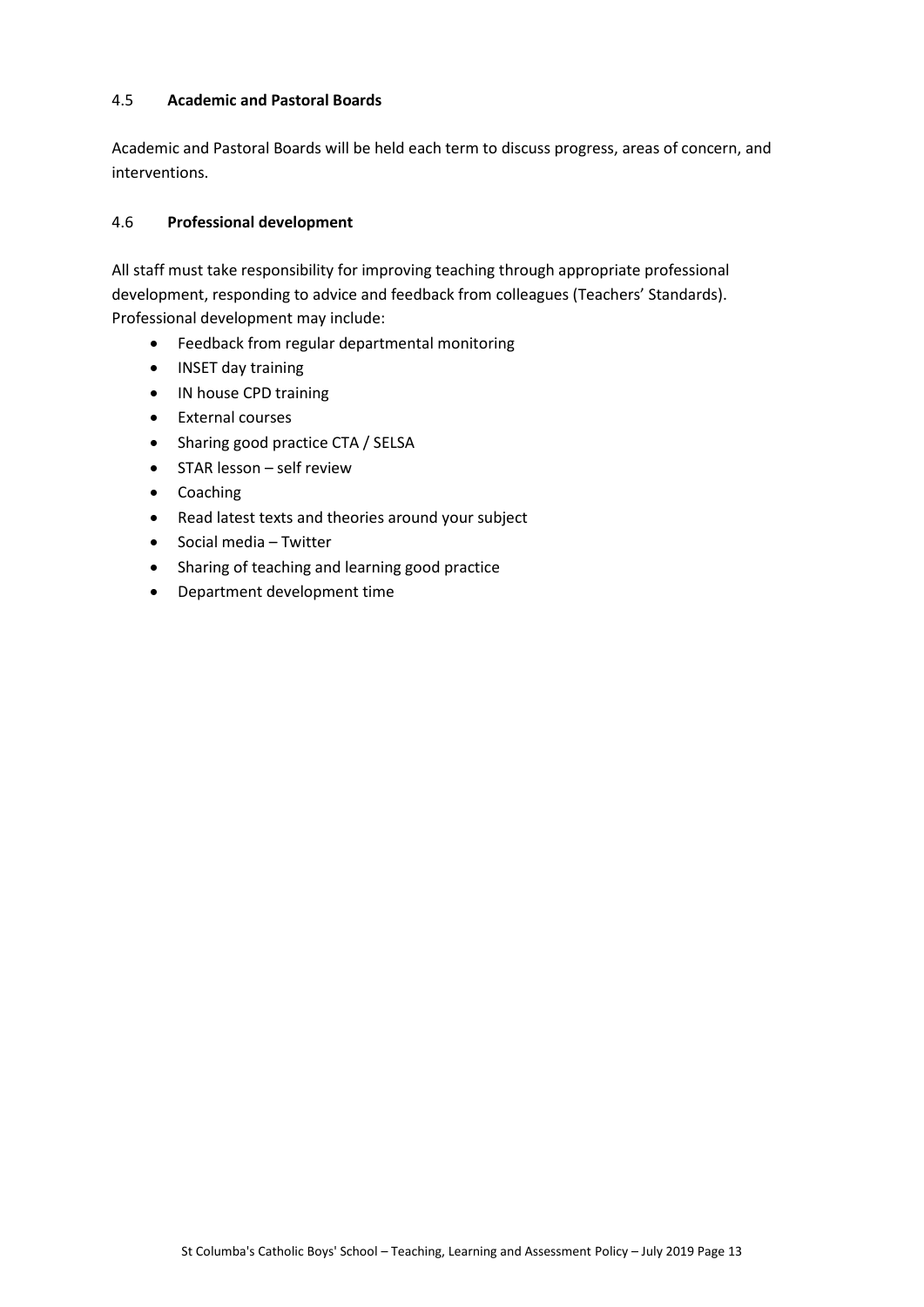# **APPENDICES**

Appendix 1 – Teachers' Standards (July 2011)

Appendix 2 – Marking for Literacy

Appendix 3 – Homework Guidance

Appendix 4 – Effective teaching and learning research / strategies

Appendix 5 – Presentation of work and Homework

All resources including additional resources can be found in the Teaching & Learning area of the shared area on the school network.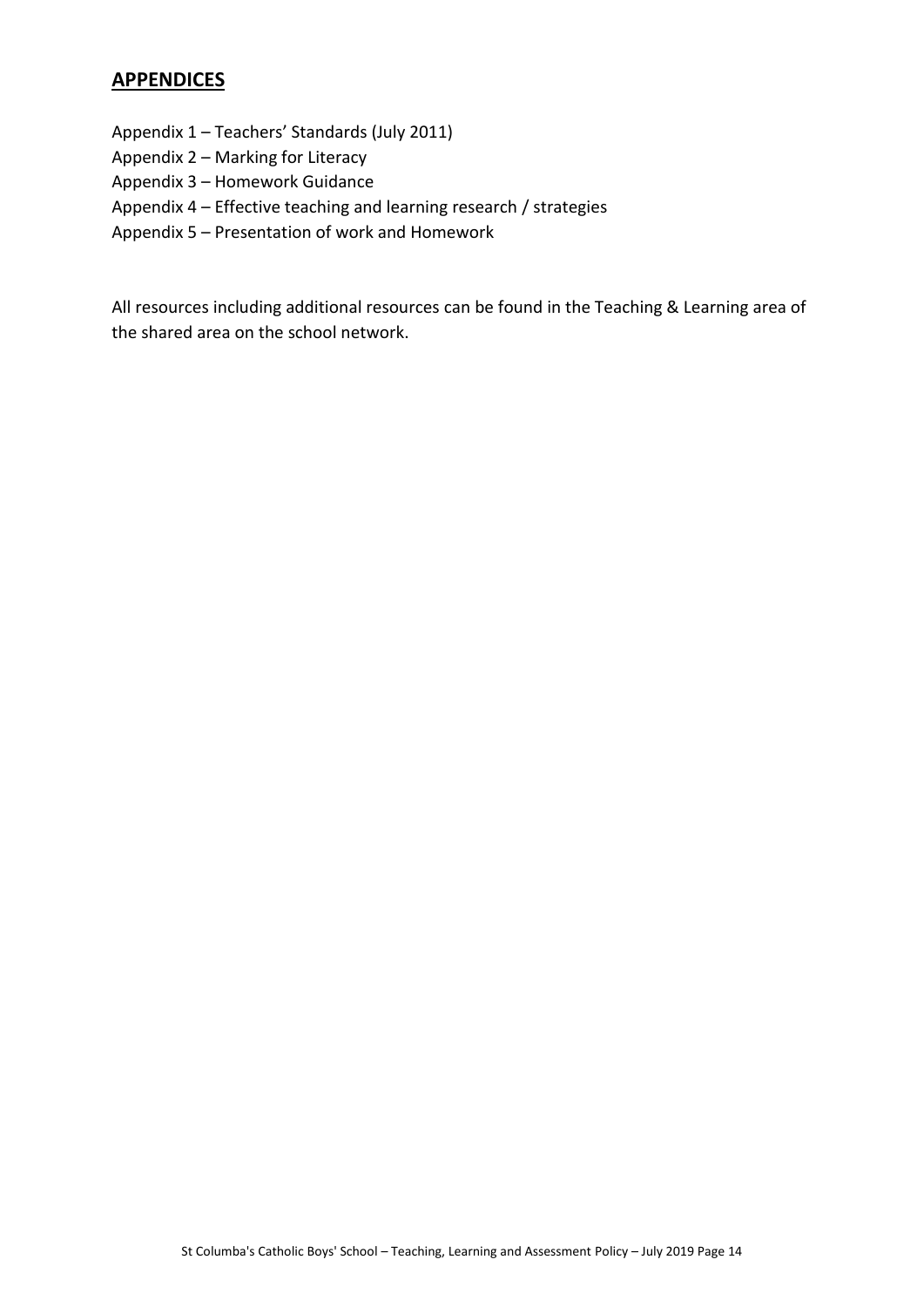# **Teachers' Standards**

#### **PREAMBLE**

Teachers make the education of their students their first concern, and are accountable for achieving the highest possible standards in work and conduct. Teachers act with honesty and integrity; have strong subject knowledge, keep their knowledge and skills as teachers up-to-date and are selfcritical; forge positive professional relationships; and work with parents in the best interests of their students.

#### **PART ONE: TEACHING**

#### **A teacher must:**

#### **1 Set high expectations which inspire, motivate and challenge students**

- establish a safe and stimulating environment for students, rooted in mutual respect
- set goals that stretch and challenge students of all backgrounds, abilities and dispositions
- demonstrate consistently the positive attitudes, values and behaviour which are expected of students.

#### **2 Promote good progress and outcomes by students**

- be accountable for students' attainment, progress and outcomes
- be aware of students' capabilities and their prior knowledge, and plan teaching to build on these
- guide students to reflect on the progress they have made and their emerging needs
- demonstrate knowledge and understanding of how students learn and how this impacts on teaching
- encourage students to take a responsible and conscientious attitude to their own work and study.

#### **3 Demonstrate good subject and curriculum knowledge**

- have a secure knowledge of the relevant subject(s) and curriculum areas, foster and maintain students' interest in the subject, and address misunderstandings
- demonstrate a critical understanding of developments in the subject and curriculum areas, and promote the value of scholarship
- demonstrate an understanding of and take responsibility for promoting high standards of literacy, articulacy and the correct use of standard English, whatever the teacher's specialist subject
- if teaching early reading, demonstrate a clear understanding of systematic synthetic phonics
- if teaching early mathematics, demonstrate a clear understanding of appropriate teaching strategies.

#### **4 Plan and teach well-structured lessons**

- impart knowledge and develop understanding through effective use of lesson time
- promote a love of learning and children's intellectual curiosity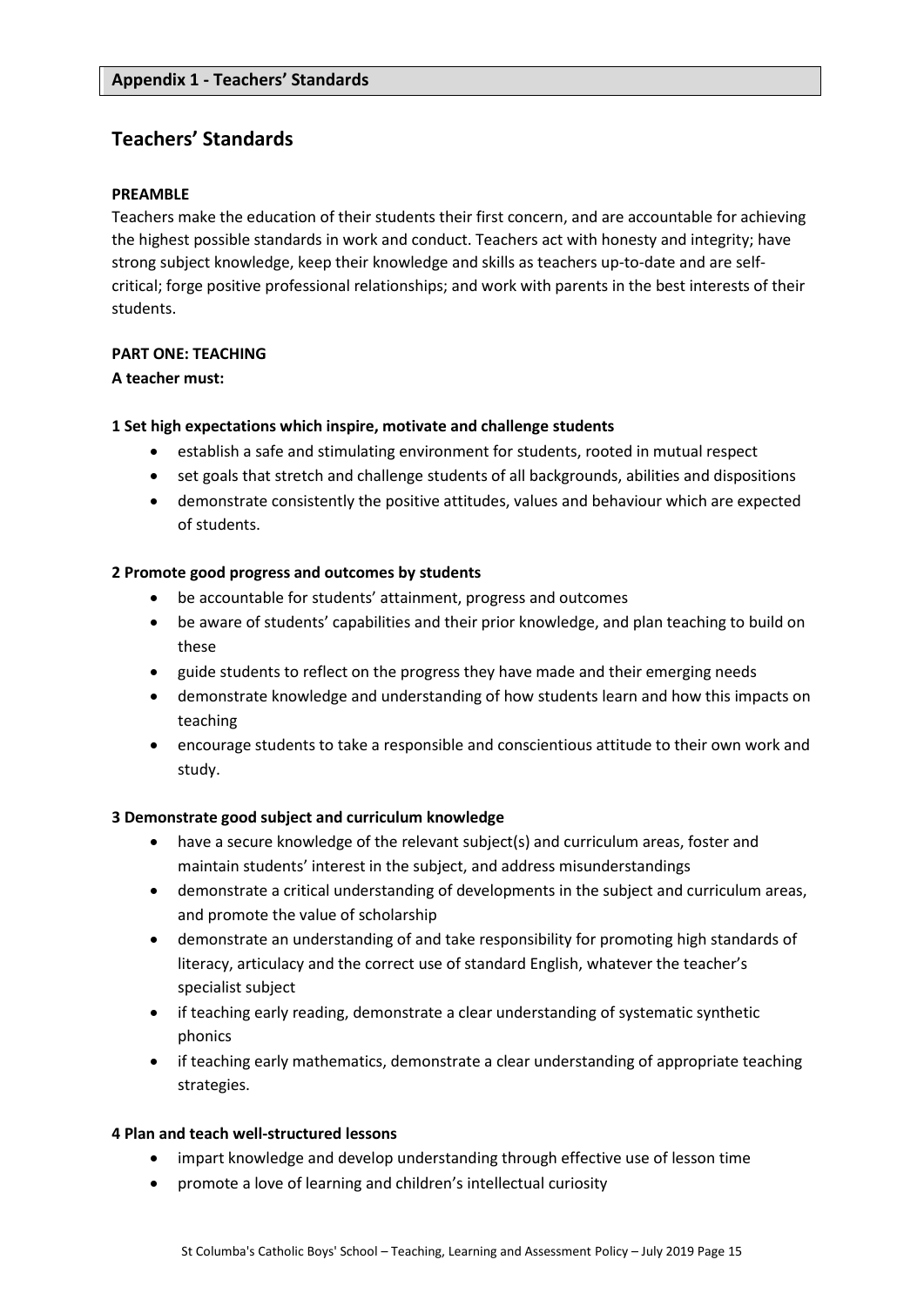- set homework and plan other out-of-class activities to consolidate and extend the knowledge and understanding students have acquired
- reflect systematically on the effectiveness of lessons and approaches to teaching
- contribute to the design and provision of an engaging curriculum within the relevant subject area(s).

#### **5 Adapt teaching to respond to the strengths and needs of all students**

- know when and how to differentiate appropriately, using approaches which enable students to be taught effectively
- have a secure understanding of how a range of factors can inhibit students' ability to learn, and how best to overcome these
- demonstrate an awareness of the physical, social and intellectual development of children, and know how to adapt teaching to support students' education at different stages of development
- have a clear understanding of the needs of all students, including those with special educational needs; those of high ability; those with English as an additional language; those with disabilities; and be able to use and evaluate distinctive teaching approaches to engage and support them.

#### **6 Make accurate and productive use of assessment**

- know and understand how to assess the relevant subject and curriculum areas, including statutory assessment requirements
- make use of formative and summative assessment to secure students' progress
- use relevant data to monitor progress, set targets, and plan subsequent lessons
- give students regular feedback, both orally and through accurate marking, and encourage students to respond to the feedback.

#### **7 Manage behaviour effectively to ensure a good and safe learning environment**

- have clear rules and routines for behaviour in classrooms, and take responsibility for promoting good and courteous behaviour both in classrooms and around the school, in accordance with the school's behaviour policy
- have high expectations of behaviour, and establish a framework for discipline with a range of strategies, using praise, sanctions and rewards consistently and fairly
- manage classes effectively, using approaches which are appropriate to students' needs in order to involve and motivate them
- maintain good relationships with students, exercise appropriate authority, and act decisively when necessary.

#### **8 Fulfil wider professional responsibilities**

- make a positive contribution to the wider life and ethos of the school
- develop effective professional relationships with colleagues, knowing how and when to draw on advice and specialist support
- deploy support staff effectively
- take responsibility for improving teaching through appropriate professional development, responding to advice and feedback from colleagues
- **communicate effectively with parents with regard to students' achievements and wellbeing.**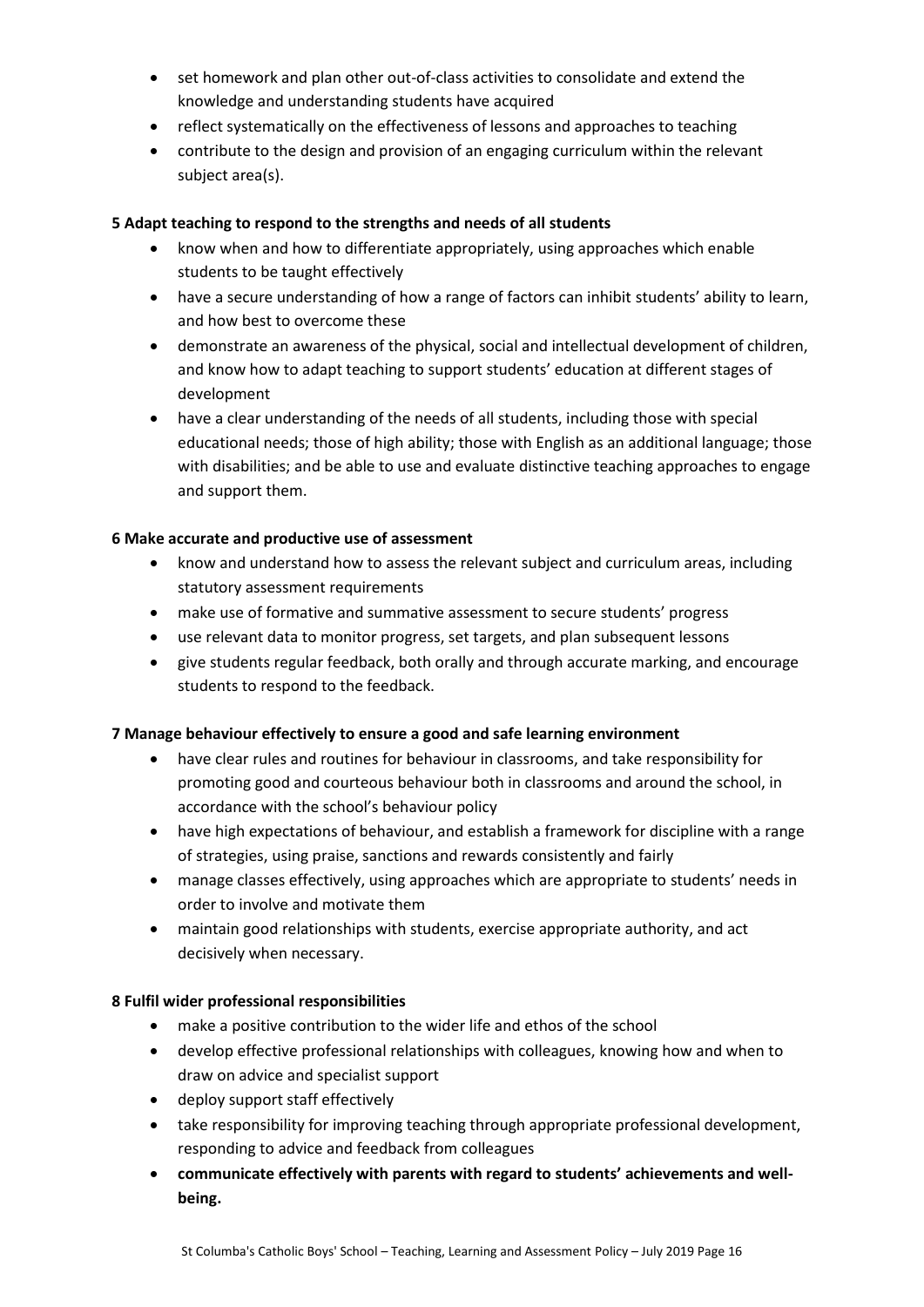#### **PART TWO: PERSONAL AND PROFESSIONAL CONDUCT**

A teacher is expected to demonstrate consistently high standards of personal and professional conduct. The following statements define the behaviour and attitudes which set the required standard for conduct throughout a teacher's career.

#### **Teachers uphold public trust in the profession and maintain high standards of ethics and behaviour, within and outside school, by:**

- treating students with dignity, building relationships rooted in mutual respect, and at all times observing proper boundaries appropriate to a teacher's professional position
- having regard for the need to safeguard students' well-being, in accordance with statutory provisions
- showing tolerance of and respect for the rights of others
- not undermining fundamental British values, including democracy, the rule of law, individual liberty and mutual respect, and tolerance of those with different faiths and beliefs
- ensuring that personal beliefs are not expressed in ways which exploit students' vulnerability or might lead them to break the law.

The Teachers' Standards can be found on the GOV.UK website: **<https://www.gov.uk/government/publications/teachers-standards>**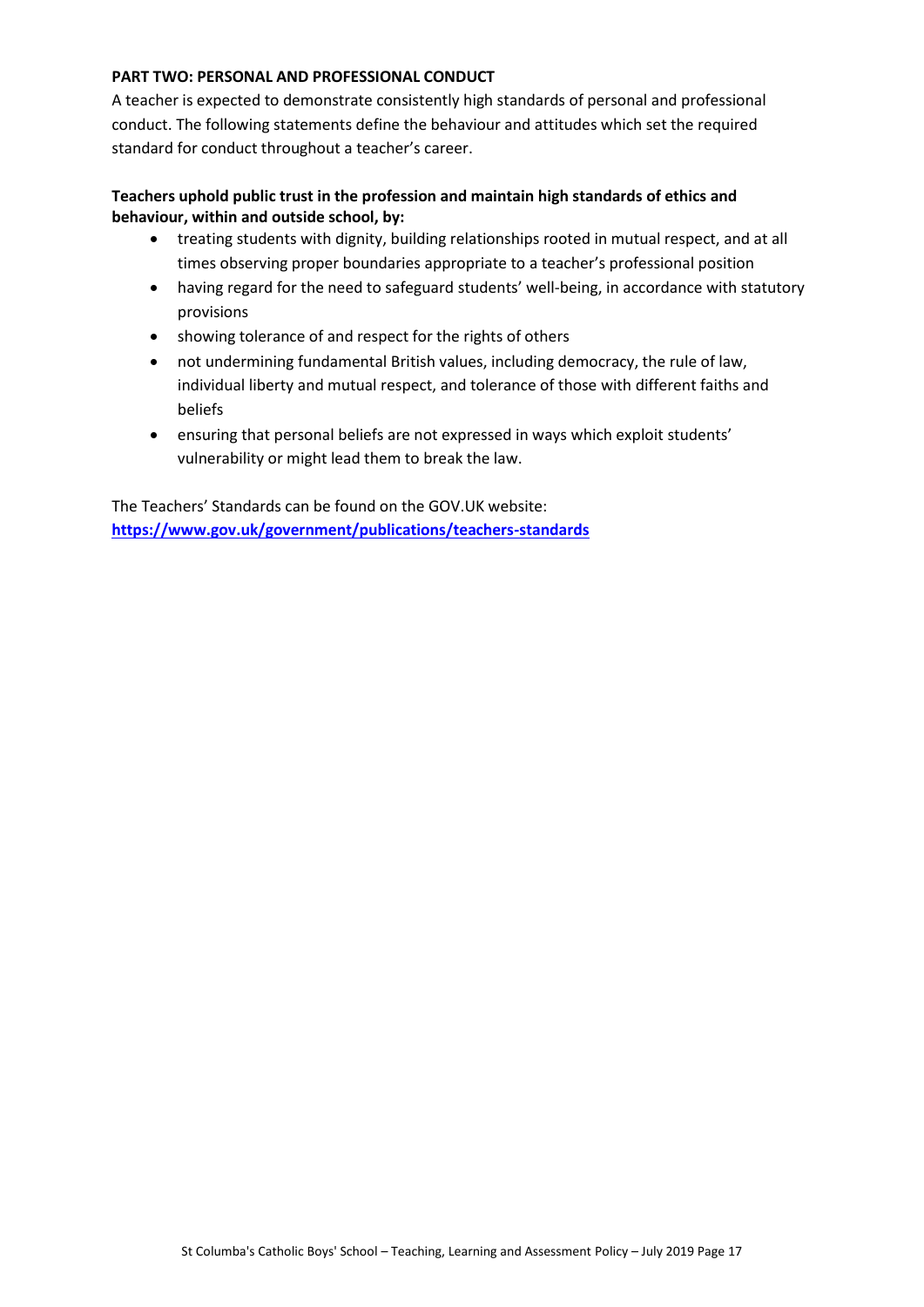# **Marking for Literacy**

| Code        | <b>Code Meaning</b>                                                                                  |
|-------------|------------------------------------------------------------------------------------------------------|
| SP          | Spelling error $-$ write out the correct spelling                                                    |
| <b>CAPS</b> | Capital letter missing or used in the wrong place                                                    |
| P           | Punctuation error – check full stops, commas,<br>speech marks etc.                                   |
|             | New paragraph should start here                                                                      |
|             | Circle around any other literacy error - expression,<br>subject/verb agreement, mix up of tenses etc |
|             | Students should respond and correct all literacy errors you have highlighted.                        |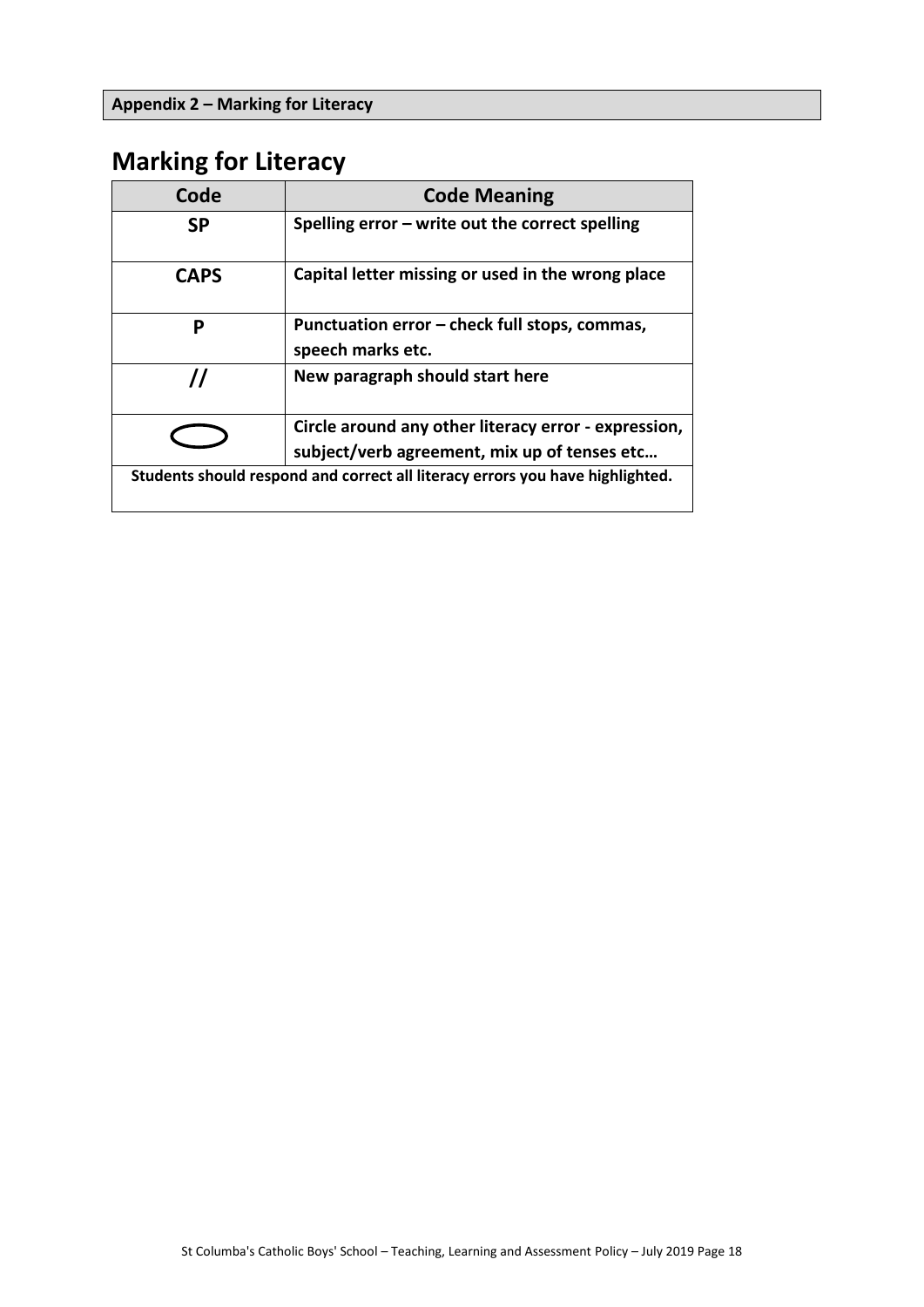#### **Appendix 3 – Homework Guidance**

Learning takes place inside and outside the classroom. To support students, homework must be planned, meaningful and clear.

- I. Homework must be set regularly.
- II. A variety of homework tasks can be set, such as:
	- Questions
	- Research
	- Online homework Doddle, GCSE Pod
	- Reading
	- Extended writing
	- Past papers
	- Learning/revision
	- Prep preparation for future lessons (reading ahead, learning new skills/ vocabulary)
- III. All homework must be assessed. This can be done in a variety of ways, such as:
	- *Marked by the Teacher* 
		- *Peer/self-assessment*
		- *Orally*
		- *By testing*
- IV. Students must be given clear written instructions of the homework task, deadline and how to complete the work. Minimum guided hours should be met.
- V. Students must be given time to record homework in their planners. Teachers and tutors should check that homework is being recorded.
- VI. Class teachers must record all homework on SIMS (including all 'Doddle' homework)

VII. Parents can support home learning by checking homework that has been set on SIMS Parents App

VIII. All students should spend a minimum of 30 minutes per day reading.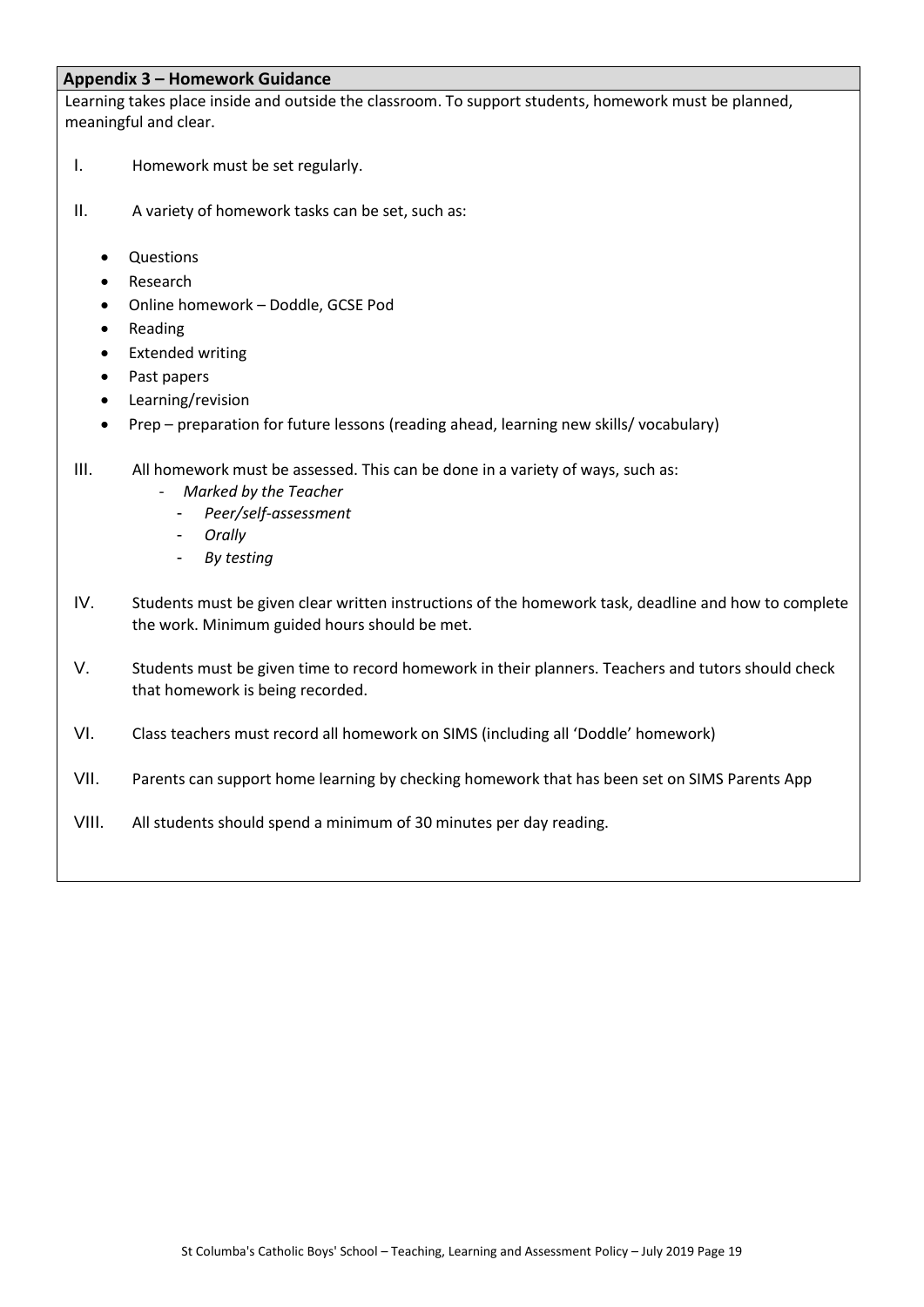| Minimum guided learning per hours per subject per fortnight<br>(to include all forms of homework) |                                       |                                       |                                       |  |  |  |
|---------------------------------------------------------------------------------------------------|---------------------------------------|---------------------------------------|---------------------------------------|--|--|--|
| Subject                                                                                           | <b>Year 7&amp;8</b>                   | Year 9                                | Year 10 & 11                          |  |  |  |
| English                                                                                           | 2                                     | 3                                     | 4                                     |  |  |  |
| <b>Mathematics</b>                                                                                | $\overline{2}$                        | 3                                     | 4                                     |  |  |  |
| Religious Education                                                                               | 1.5                                   | 1.5                                   | 3                                     |  |  |  |
| Science                                                                                           | 1.5                                   | 1.5                                   | 3                                     |  |  |  |
|                                                                                                   | (3 from below)                        |                                       |                                       |  |  |  |
| <b>Triple Science</b>                                                                             | n/a                                   | 3                                     |                                       |  |  |  |
| Geography / Leisure & Tourism                                                                     | $\mathbf 1$                           | $\overline{2}$                        | 3                                     |  |  |  |
| History                                                                                           | 1                                     | $\overline{2}$                        | 3                                     |  |  |  |
| Languages                                                                                         | $\mathbf{1}$                          | $\overline{2}$                        | 3                                     |  |  |  |
| PE                                                                                                |                                       |                                       | 3                                     |  |  |  |
| Music                                                                                             | $\mathbf{1}$                          | $\mathbf{1}$                          | 3                                     |  |  |  |
| Design Technology                                                                                 | $\mathbf{1}$                          | $\mathbf{1}$                          | 3                                     |  |  |  |
| Art                                                                                               | 1                                     | 1                                     | 3                                     |  |  |  |
| <b>Computer Science</b>                                                                           | 1                                     | 1                                     | 3                                     |  |  |  |
| Drama                                                                                             | $\mathbf{1}$                          | $\mathbf{1}$                          | 3                                     |  |  |  |
|                                                                                                   | 15                                    | 20                                    | 23                                    |  |  |  |
| Daily Reading                                                                                     | 0.5                                   | 0.5                                   | 0.5                                   |  |  |  |
|                                                                                                   | Average 2.0 hours<br>per school night | Average 2.5 hours<br>per school night | Average 3.0 hours per<br>school night |  |  |  |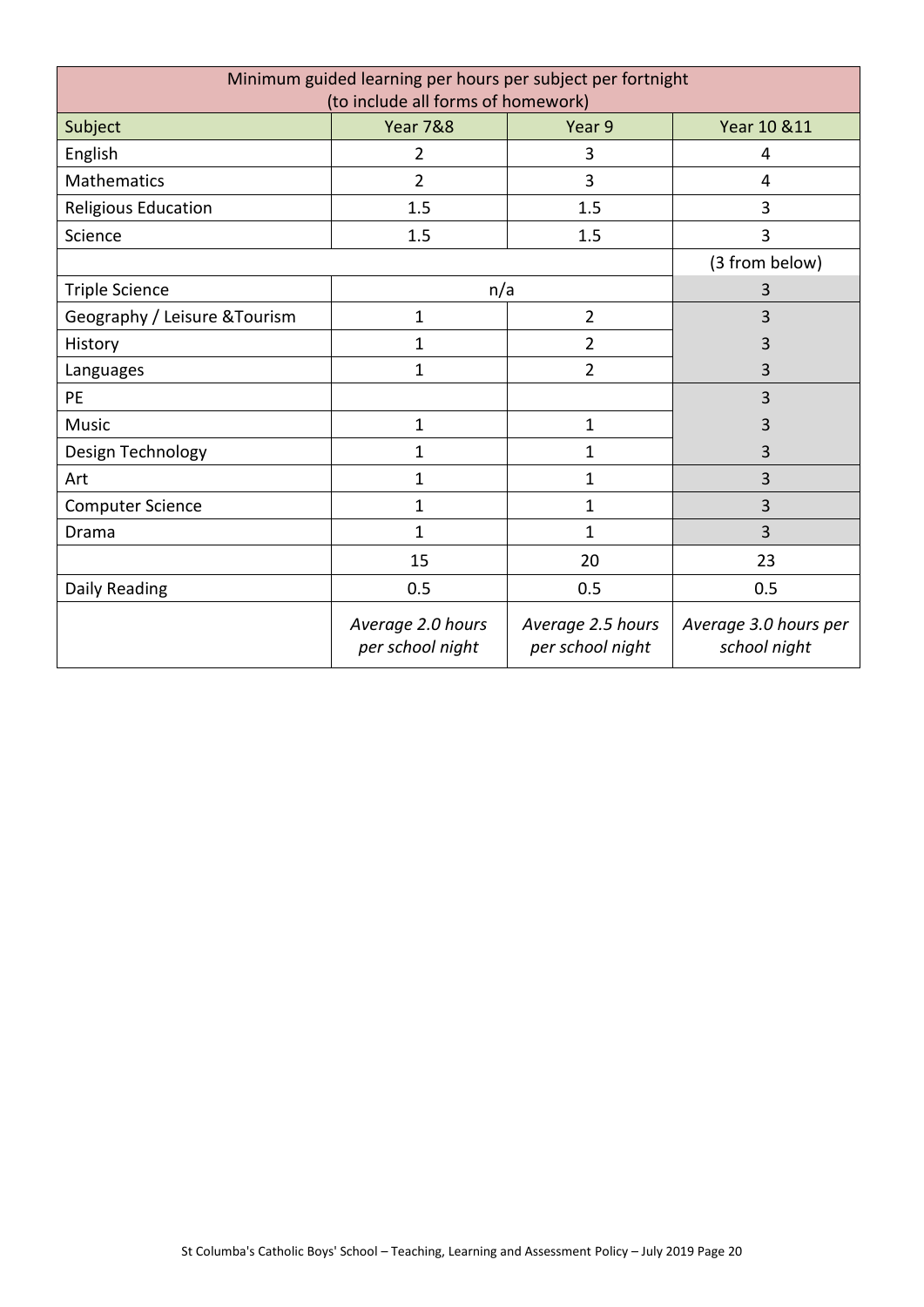# THE PRINCIPLES OF INSTRUCTION

#### TAKEN FROM THE INTERNATIONAL ACADEMY OF EDUCATION

This poster is from the work of Barak Rosenshine who based these ten principles of instruction

- and suggested classroom practices on:
- a research on how the brain acquires and uses new information
- research on the classroom practices of those teachers whose students show the highest gains
- . findings from studies that taught learning strategies to students.



Daily review is an important component of instruction. It helps strengthen the connections of the material learned. Automatic recall frees working memory for problem solving and creativity



The most successful teachers spend more than half the class time teaching, demonstrating and asking questions. Questions allow the teacher to determine how well the material is learned.





Independent practice produces 'overlearning' - a necessary<br>process for new material to be recalled automatically. This .<br>ensures no overloading of students' working memory.



**Countered** 

HOW<sup>2</sup>

Our working memory is small, only handling a few bits of<br>information at once. Avoid its overload — present new material<br>in small steps and proceed only when first steps are mastered.



Students need cognitive support to help them learn how to solve problems. Modelling, worked examples and teacher thinking out loud help clarify the specific steps involved.